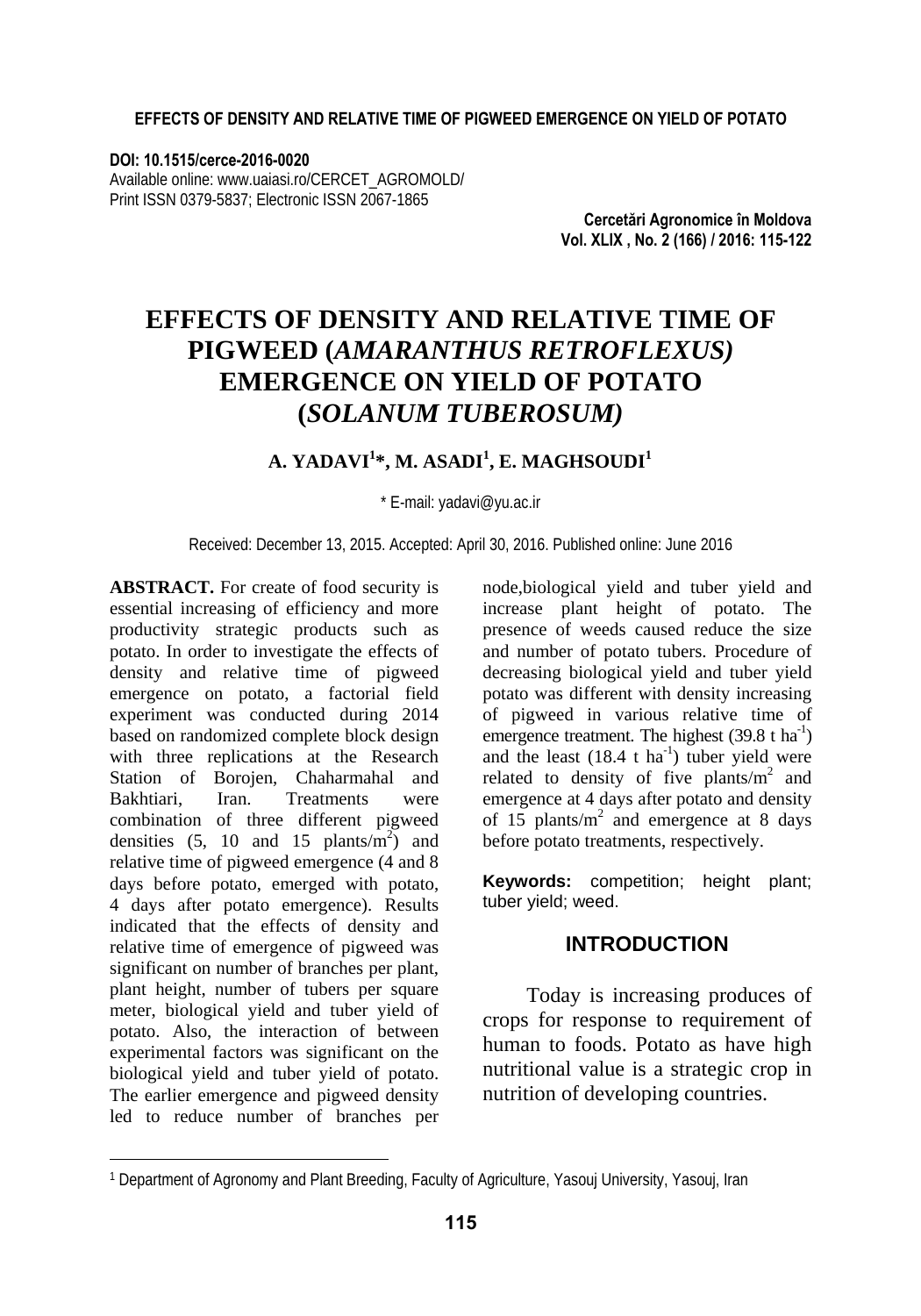Therefore for create of food security; it seems necessary increasing of efficiency and greater productivity strategic products, such as potato. For achievement to in purpose, increasing of yield in scale of area with consideration of effective parameters usually been related part of the research to potato (Rezaee and Soltani, 2005). Weeds are one of the limiting factors in potato production. Today, instead of trying to weeds eradicate in farms emphasized on control of weed populations. Weed management systems require to comprehensive and accurate information of behavior of weeds and their effects on agricultural systems. This issue is include understanding the interaction of between crop and weeds during the growing season and weed population dynamics after of the growing season. Pigweed is an important dicotyledonous weed of potato in the world that due to indeterminate growth and to be  $C_4$ biosynthetic pathway, in the high temperature and intense light particularly in the fields of summer crops and thermophile, such as corn and sunflower, indicated more competitive ability (Ronald, 2000). High competitive ability in different types of weed caused until evaluate negative impact of interference different species of them on summer crop yield to be consider weed scientists (Dieleman *et al.,* 1995). Weed density is one of the most important factors affecting on weed competition with crop (Blackshaw, 1993). In most studies comparative was examined the relative time of emergence and duration of period weed competition with crop. Carranza *et al.* (1995) reported that early emergence of *Ridolfia segetum* made weeds about 1.5 times more competitive ability than late emergence due to higher height. Weed competition led to reducing of grain yield and thousand grain weight, and amount of decreasing in product depending on type of plant and density, emergence stage and duration of weed competition. Berry *et al.* (2006) demonstrated that presence of soft pigweed and gray pigweed by density equal 1 to 2 plants/ $m^2$  led to cucumber yield reduction to 10%, and also damage threshold this two weeds is equal 6 and 8 plants/ $m^2$ . Mirshekari *et al.* (2006) determined damage threshold redroot pigweed in density of eight plants per meter of row bean to 6 first week of growth. Henderson *et al.* (2000) stated that pigweed by having morphology of flexibility has ability to compensate different levels of compression. Abassian *et al.* (2002) reported that pigweed due to high competitive ability, even at low densities could lead to economic yield reduction. The objective of this study was to investigate the potato yield in different pigweed densities and relative time of pigweed emergence.

#### **MATERIALS AND METHODS**

The field experiment was conducted as factorial based on randomized complete block design with three replications at the Research Station of Borojen, Chaharmahal and Bakhtiari,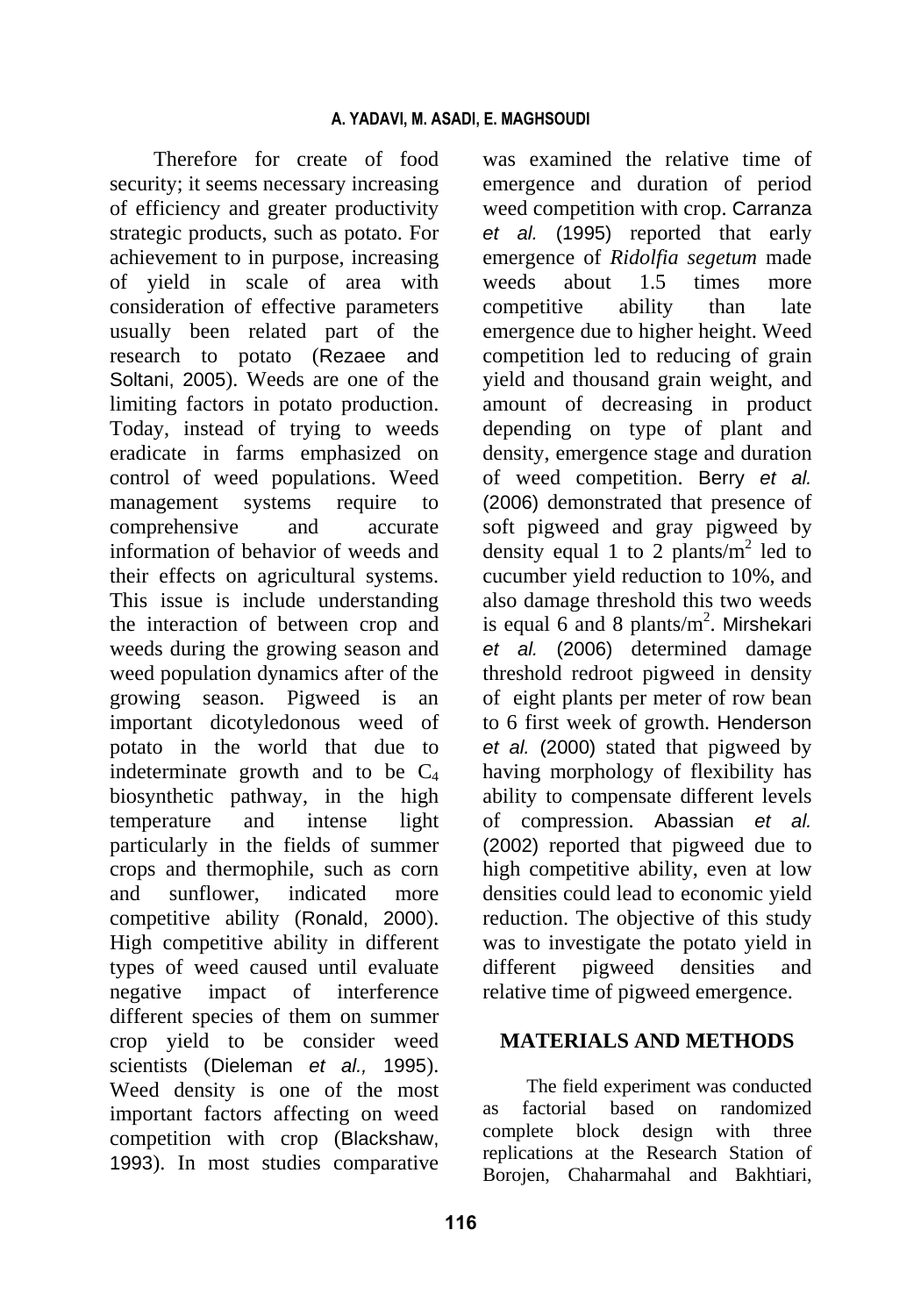Iran. Treatments were combination of three different weed densities (3, 6, 9 plants per meter row equal with 5, 10 and 15 plants/ $m<sup>2</sup>$  and relative time of emergence pigweed (4 and 8 days before potato, emerged with potato, 4 days after potato emergence). For relative time of pigweed emergence were planted pigweed seeds in times 2, 6, 10 and 14 days after planting potatoes, respectively. Land preparation operations was including deep plowing in autumn, adding of 20 t  $ha^{-1}$ composted manure, disk harrows, plowing in the spring, adding of 72 kg  $ha^{-1}$  from each of the phosphorus and potassium nutrients of resources ammonium phosphate and potassium sulfate respectively, second disk and finally furrower. Also, nitrogen fertilizer was used amount of 59.8 kg ha<sup>-1</sup> at planting and thinning time from urea resource. Plots were prepared with area of  $15 \text{ m}^{-2}$ with four rows and distance between rows 60 cm. Then were planted potato tuber varieties of Bourne with 20 distance from each other, on plant row in depth 17 cm in 20 April. Irrigation was done once in week based on plant requirement, temperature and atmospheric conditions. All weeds, except pigweed, were weeding

at two times. Harvesting was carried out at time of reaping by hand. The potato harvest were carried individually on June 30th of each plots. Potato characteristics was including plant height, number of stem and lateral branches, number and size of tubers per square meter, biological yield and tuber yield. Plants were evaluated for measuring all traits and also avoid marginal effects, in each plot of middle rows and also of the middle row, finally was used mean of data each plant for analysis. From each plot were marked three plants. The potato harvest was carried out at end of the season and after drying about 50% shoot for all treatments.

For this purpose, after removal of 50 cm from each side edge of plot was harvested the level equivalent of  $2 \text{ m}^2$  to compare of tuber yield. After harvest plant shoots and their weighing, tubers ground out and were collected by a shovel. In the next stage to obtain the total biological yield was collected tuber dry weight with shoot weight. Statically analysis was conducted by using SAS software. Also, mean comparison was done with test Least Significant Difference (LSD) at 5% probability levels.

## **RESULTS AND DISCUSSION**

## **Number of main branches**

Number of stem is one of the most important parameters for determining the density of plants, because by a seed tubers may generated 1 to 3 and even greater numbers of stem, and number of tubers produced by each plant is dependent on the number of stems. The effects of density and relative time of pigweed emergence was not significant on number of main branches (*Table 1*). Number of main branches in potato determined mainly by cultivar, presence and competition of weed cannot have influence on main stem.

## **Number of lateral branches**

Analysis of variance (*Table 1*) showed that effects of density and relative time of pigweed emergence was significant on the number of lateral branches at 1% probability levels. Mean comparison of treatments showed that early relative time of emergence of pigweed led to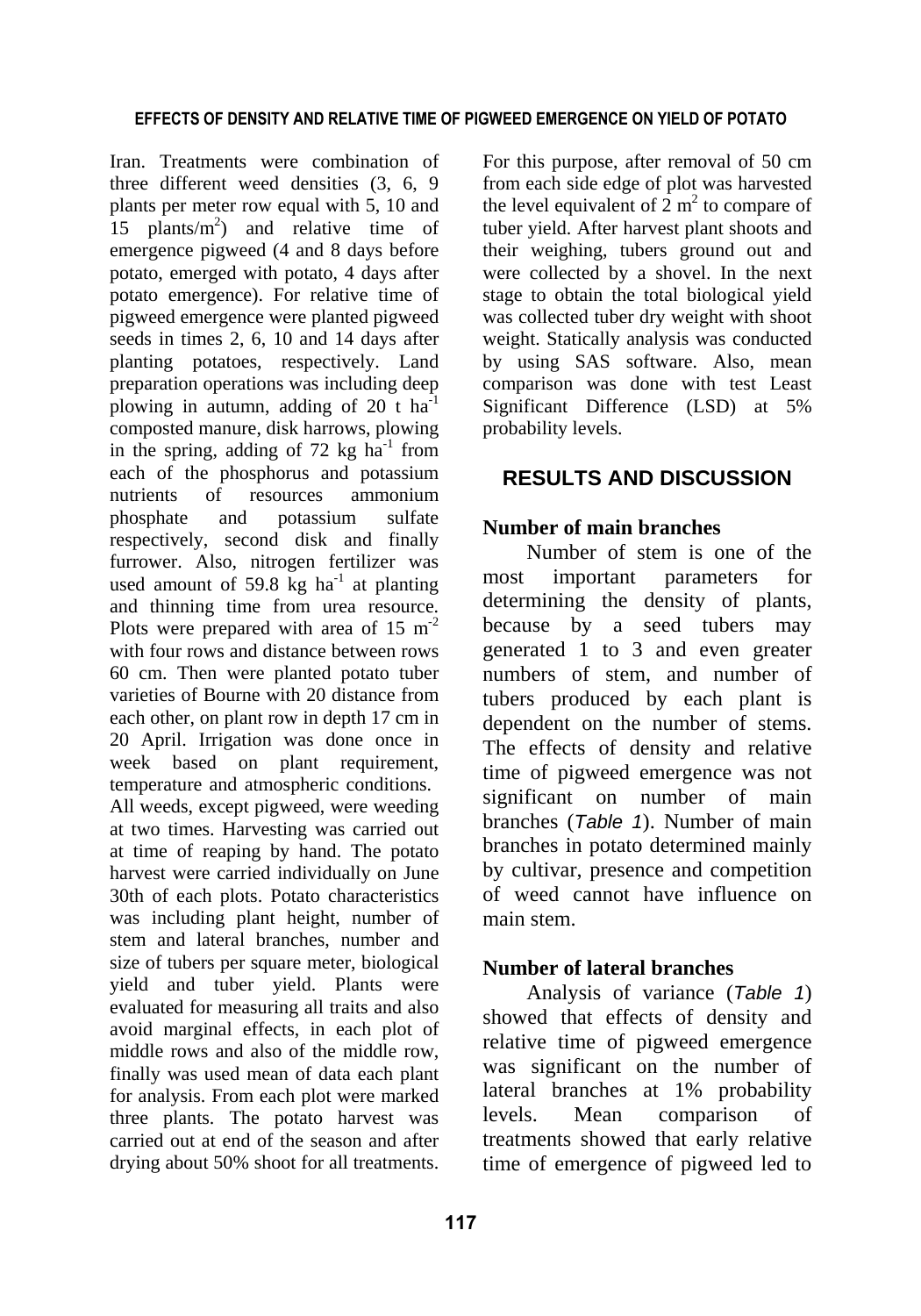reduce the number of lateral branches potato. So, that the highest (27) and the lowest (17.9) number of lateral branches potato was obtained from emergence at 4 days after and 8 days before potato treatments, respectively (*Table 2*).

Increasing of pigweed density from 5 to 15 plants/ $m^2$ , number of lateral branches decreased from 26.3 to 19.2 (*Table 2*). By increasing the canopy of pigweed on potato, due to increasing of density and synchronicity of emergence, more allocation of produced dry matter allocated to main stem components and granted less allocation to branches (Gibson *et al.,* 2001).

#### **Plant height**

The results of variance analysis (*Table 1*) showed that the effects of density and relative time of pigweed emergence were significant on plant height at 1% probability levels, but their interaction was not significant. Mean comparison of treatments revealed that the highest plant height (60.7 cm) was obtained from emergence at 8 days before potato and the lowest plant height (45.3 cm), related to emergence, at 4 days after potato treatments (*Table 2*). In this experiment, increasing of pigweed density significantly increased plant height of potato, the reason of this subject related to more competition among the plants for get of light energy in higher densities. Plant height be controlled by genetic and environmental factors, such as climate region, plant density, planting date, fertility, salinity and soil moisture. Studies conducted about interference weed on potato height indicated that weed interference led to reduce the potato height (Nelson and Thoreson, 1981).

## **Number of tubers/m2**

After harvesting of potato, tubers were divided into two groups (Khaleghi, 2004), larger tubers than 70 mm (medium to high) and smaller tubers than 70 mm (average to low). Analysis of variance (*Table 1*) showed that the effects of density and relative time of pigweed emergence were significant on number of larger tubers than 70 mm and total number of tubers per square meter, but was not significant on number of smaller tubers than 70 mm. Mean comparison of relative time of pigweed emergence revealed that with delay in the pigweed emergence from 8 days before to 4 days after potato, number of larger tubers than 70 mm and total number of tubers/ $m^2$  increased from 11.1 and 38.8 tuber to 17.1 and 35.7, respectively (*Table 2*). Also, observed that number of tubers smaller than 70 mm decreased by delay in pigweed emergence (*Table 2*). Hence presence of pigweed weed caused size and number of tubers potato reduction. In this study, mean comparison of pigweed densities indicated that with increasing of pigweed densities from 5 to 15 plants/ $m^2$ , number of tubers larger than 70 mm and number of tubers total decreased from 17.2 and 35.9 to 11.4 and 31.7, respectively (*Table 2*). With increasing of pigweed density, decreased size of tuber and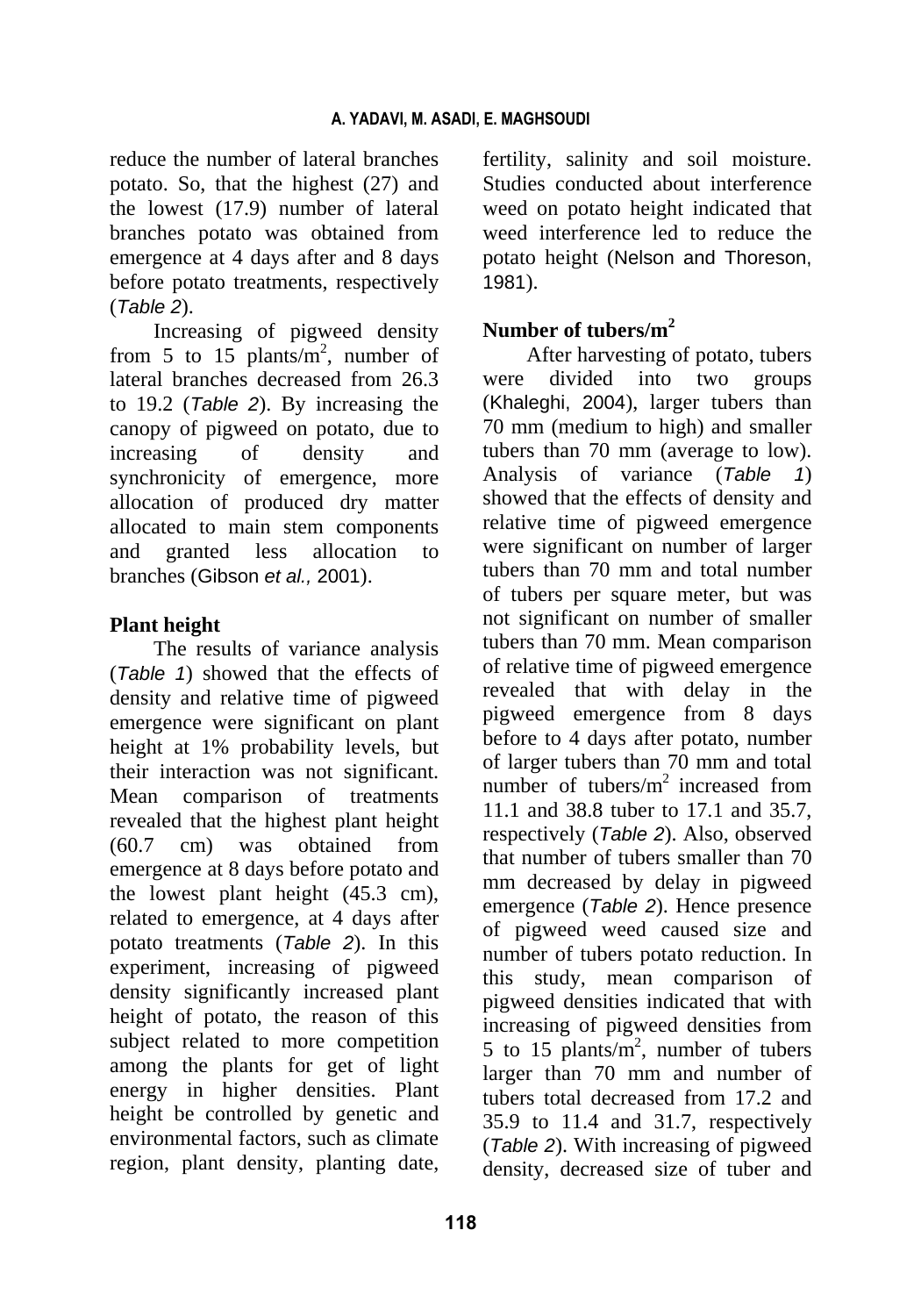#### **EFFECTS OF DENSITY AND RELATIVE TIME OF PIGWEED EMERGENCE ON YIELD OF POTATO**

number of tuber. Size and weight reduction of tuber at high density of pigweed probably is due to the occurrence of interspecies competition potato and pigweed (Syadat *et al.,* 2001).

#### **Biological yield**

Analysis of variance showed that effects of density and relative time of pigweed emergence and their interaction was significant on biological yield at 1% and 5% probability levels, respectively (*Table 1*). Mean comparison of interaction the experimental factors showed that trend of decrease the biological yield by increasing of pigweed density is various at different relative time of pigweed emergence treatments. As emergence at 8 days before potato there was no significant difference between 10 and 15 pigweed densities. But emergence at 4 days before potato and emerged with potato treatments, increasing of pigweed density significantly led to reduce of biological yield of potato. Ultimately, in treatments of emergence at 4 days after potato, increase the pigweed density from 5 to 10 plants/ $m^2$  had not significant effect on biological yield of potato, and density of 15 plants/ $m<sup>-2</sup>$ led to significant decrease the biological yield. Generally, delay in the relative time of pigweed emergence from 8 days before to 4 days after potato, increased biological yield to 56%. Also, increase the density from 5 to 19 plants/ $m^2$ , decreased biological yield of potato to 36% (*Table 2*). Since the researchers believe (Zimdahl, 1999; Robert, 1993)

response crop to competition induced of weed is like other environmental stresses, it seem this response of potato is kind of stress response. Henderson *et al.* (2000) stated that the pigweed has flexible morphology which ability to have compensated different levels of densities. Abasian *et al.* (2002) reported that pigweed have high competitive ability, as even in low densities be able to caused yield reduction. Bensch *et al.* (2003) at study competition of pigweed with soybean stated that increasing of pigweed density, reduced yield soybean, which this reduction depends on to weed species, density and time of its germination.

## **Tuber yield of potato**

The effects of density and relative time of pigweed emergence and their interaction were significant on the tuber yield of potato at 1% and 5% probability levels, respectively (*Table 1*). Mean comparison showed that the highest  $(35.06 \text{ t} \text{ ha}^{-1})$  and the lowest  $(22.50 \text{ t} \text{ ha}^{-1})$  tuber yield was obtained from emergence at 4 day after and 8 days before potato, respectively. Also, with increasing of pigweed density from 5 to 15 plants/  $\overline{m}^2$ , tuber yield potato decreased to 37% (*Table 2*).

Mean comparison of interaction the experimental factors showed that the highest  $(39.8 \text{ t} \text{ ha}^{-1})$  and the lowest  $(18.4 \text{ t} \text{ ha}^{-1})$  tuber yield potato related to density five plants/ $m^2$  and emergence at 4 days after potato and density 15 plants/ $m<sup>2</sup>$  and emergence at 8 days before potato, respectively (*Table 2*).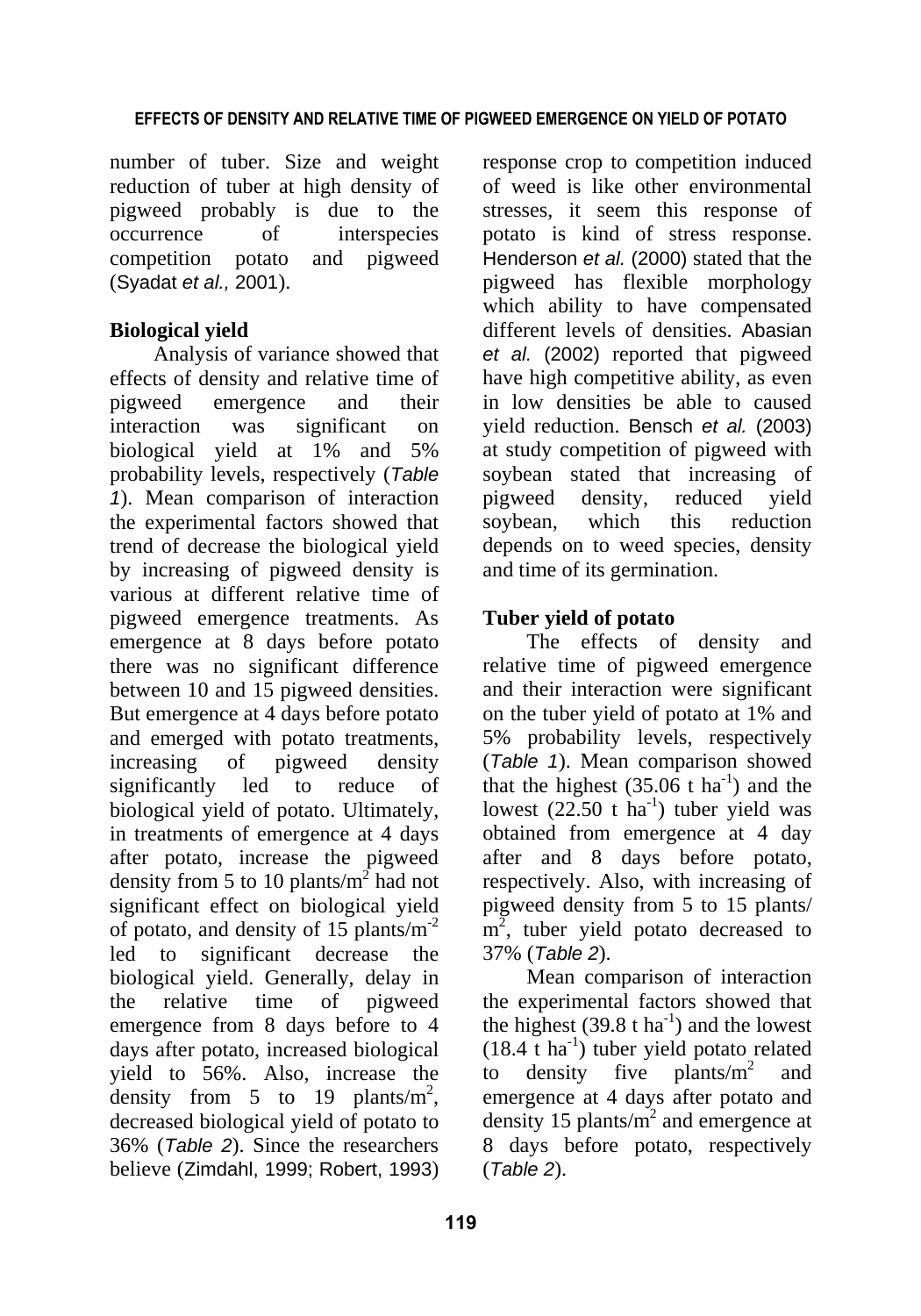| $\frac{8}{2}$                                                                                 | 늉                       | Number of<br>branches<br>main | branches<br>of lateral<br>Number | height<br>Plant<br>$\left( cm\right)$   | larger than<br>Number of<br>tuber/m <sup>2</sup><br>70 mm)  | (smaller than<br>Number of<br>tuber/m <sup>2</sup><br>70 mm                                                          | Number<br>of tuber<br>total/m <sup>2</sup> | <b>Biologica</b><br>yield<br>(t ha <sup>-1</sup> ) | Yield<br>(t ha <sup>-1</sup> )<br>Tuber |
|-----------------------------------------------------------------------------------------------|-------------------------|-------------------------------|----------------------------------|-----------------------------------------|-------------------------------------------------------------|----------------------------------------------------------------------------------------------------------------------|--------------------------------------------|----------------------------------------------------|-----------------------------------------|
| Replication                                                                                   | $\sim$                  | 0.0603 ns                     | $2.53$ ns                        | 17.69 ns                                | 1.86 ns                                                     | 2.58 ns                                                                                                              | 4.29 ns                                    | 916614 ns                                          | 9589978 ns                              |
| Relative time of<br>emergence $(A)$                                                           | ო                       | $0.0225$ ns                   | $136**$                          | 405 **                                  | $57.2**$                                                    | 736 ns                                                                                                               | ×<br>23.6                                  | 15378037**                                         | 244286667**                             |
| density (B)<br>Pigweed                                                                        | $\overline{\mathsf{c}}$ | 0.0844 ns                     | $151**$                          | 151 **                                  | $102.8**$                                                   | 8.58 ns                                                                                                              | 52.2**                                     | 30644582**                                         | 526732500**                             |
| $A \times B$                                                                                  | 6                       | $0.0022$ ns                   | $4.05$ ns                        | 3.97 ns                                 | $2.19$ ns                                                   | 0.36 ns                                                                                                              | $1.05$ ns                                  | 1102355                                            | 14129167*                               |
| Error                                                                                         | 22                      | 0.0475                        | 241                              | 18.69                                   | 3.07                                                        | 283                                                                                                                  | 547                                        | 357489                                             | 4557223                                 |
| CV (%)                                                                                        |                         | 6.47                          | 6.78                             | 8.18                                    | 12.35                                                       | 8.58                                                                                                                 | 6.92                                       | 8.30                                               | 7.34                                    |
| ** and * - significant at 5 and 1%, respectively; ns - not significant<br>Table 2 - Mean comp |                         |                               |                                  |                                         |                                                             | arisons of relative time of emergence and density pigweed on yield and its components of potato                      |                                            |                                                    |                                         |
| Treatment                                                                                     |                         | Number of<br>branches<br>main | branches<br>of lateral<br>Number | height<br>Plant<br>$\widehat{\epsilon}$ | (smaller than<br>Number of<br>tuber/m <sup>2</sup><br>70 mm | larger than 70<br>Number of<br>tuber/m <sup>2</sup><br>$\binom{m}{k}$                                                | Number of<br>total/ $m2$<br>tubei          | Biologica<br>$(t'$ ha <sup>-1</sup> )<br>yield     | Tuber<br>$(t \text{ ha}^1)$<br>yield    |
| Time of emergence p                                                                           |                         | lgweed                        |                                  |                                         |                                                             |                                                                                                                      |                                            |                                                    |                                         |
| 8 days before potato                                                                          |                         | 3.34 a                        | 179 d                            | 60.7a                                   | 11.1c                                                       | 207a                                                                                                                 | 31.8 b                                     | 5.62 d                                             | 22.50 c                                 |
| 4 days before potato                                                                          |                         | 3.34a                         | 22.1c                            | 55.7 b                                  | 13.5 b                                                      | 19.9a                                                                                                                | 33.4 ab                                    | 6.88 c                                             | 28.40 b                                 |
| Simultaneous with po                                                                          |                         | 3.34a<br>dio                  | 24.6 b                           | 49.8 c                                  | 15.0 b                                                      | 19.2 a                                                                                                               | 34.2 a                                     | 7.56 b                                             | 30.43 <sub>b</sub>                      |
| 4 days after potato                                                                           |                         | 3.34a                         | 27.0 a                           | 45.3 d                                  | 17.1 a                                                      | 186 a                                                                                                                | 35.7 a                                     | 8.75 a                                             | 35.06 a                                 |
| Pigweed density                                                                               |                         |                               |                                  |                                         |                                                             |                                                                                                                      |                                            |                                                    |                                         |
| 5 plants/m <sup>-</sup>                                                                       |                         | 3.46a                         | 26 3 a                           | 49.3 b                                  | 17.2a                                                       | σ<br>18.7                                                                                                            | 35.9 a                                     | 8.87a                                              | 35.95 a                                 |
| 10 plants/m                                                                                   |                         | 3.29a                         | 23.1 b                           | 52.8ab                                  | 13.9 <sub>b</sub>                                           | 197a                                                                                                                 | 33.7 <sub>b</sub>                          | 7.05 b                                             | 28.62 b                                 |
| 15 plants/m <sup>2</sup>                                                                      |                         | 3.36 a                        | 19.2c                            | 56.4 a                                  | 11.4c                                                       | 20 3 a                                                                                                               | 31.7 b                                     | 5.69 c                                             | 22.72 c                                 |
| Means followed by                                                                             |                         |                               |                                  |                                         |                                                             | the same letters in each column-according to Least Significant Difference (LSD) test are not significantly (p≤ 0.05) |                                            |                                                    |                                         |

Table 1 - Analysis of variance yield and its components of potato

# **A. YADAVI, M. ASADI, E. MAGHSOUDI**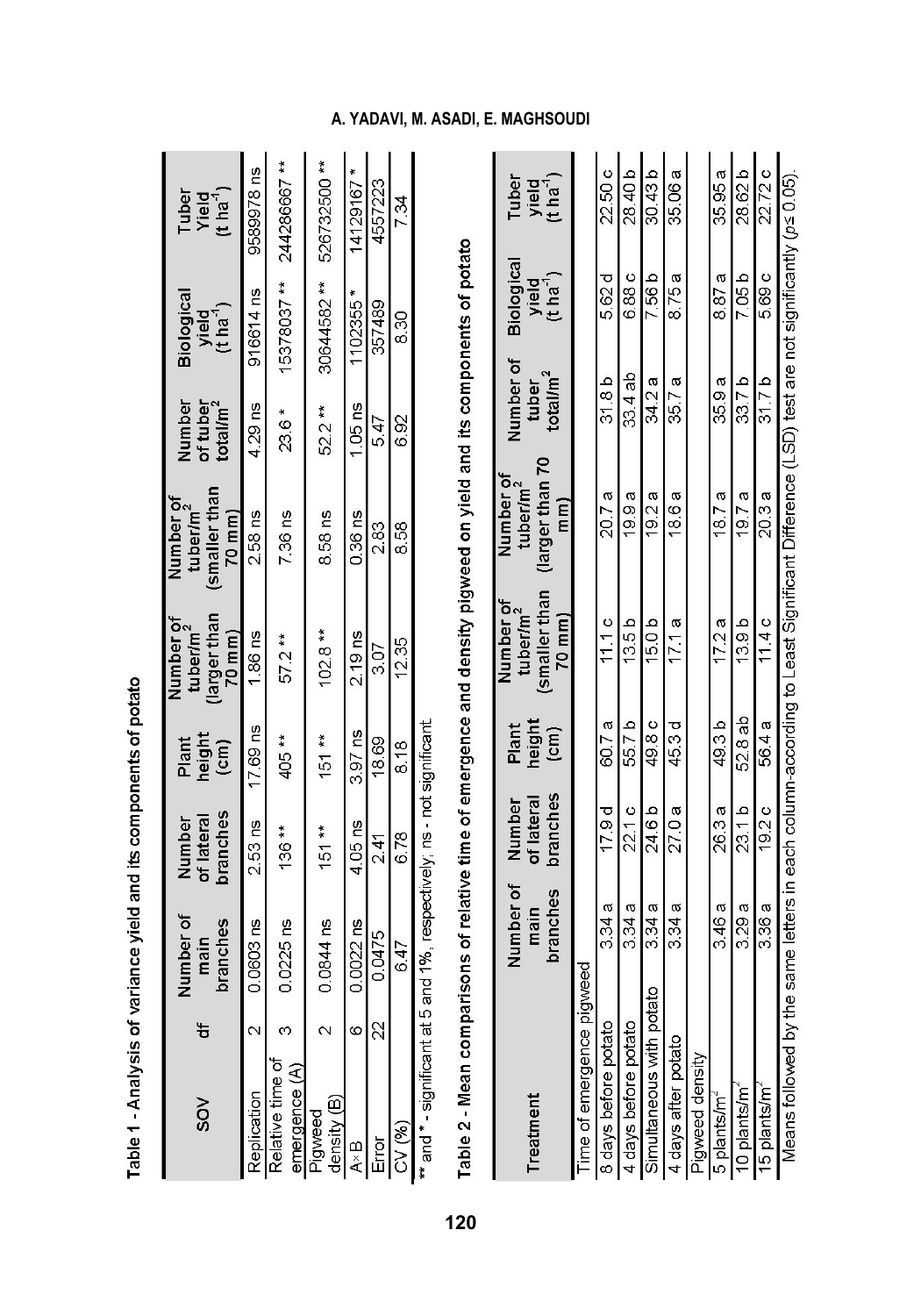#### **EFFECTS OF DENSITY AND RELATIVE TIME OF PIGWEED EMERGENCE ON YIELD OF POTATO**

In treatments of emergence at 8 days before potato, low density pigweed led to high economic damage, and by delay time of pigweed emergence is needed more number of weed to caused economic damage; and consequently the weed emergence as important as weed density, which should be considered in weed management. Also, other studies showed that dry and potato yield, more decrease with emergence acceleration of weeds (Love *et al.,* 1995). Of course by increasing of weed density decreased tuber dry matter and yield of potato (Wall and Friesen, 1990). Massinga *et al.* (2003) reported that with increasing of pigweed density from 0.5 to 8  $plants/m<sup>2</sup>$ , corn yield increased from 11 to 91%. Studies conducted on crop and weed competition for light indicates that more height could compensate the lower leaf area. So, that weeds with more height and lower leaf area have greater competitive ability for light absorption, compared with crop with less height and more leaf area (Nassiri Mahallati and Kropff, 1997). This issue indicates importance of plant height in the competition. Since high of species is one of the factors determining competition for light (Holt, 1995), it seem pigweed by having this feature has been strong competitor for potato. In this study, due to more height of pigweed than potato and also to be  $C_4$ , in less density is strong competitor for light absorption. Toler *et al.* (1996) reported that more height of pigweed

than soybean has been one of the success factors pigweed in competition with this plant.

#### **CONCLUSION**

The results of this experiment indicated that by increasing of pigweed density, increased plant height and dry pigweed. Increasing of density and relative time of pigweed emergence led to number of lateral branches, biological yield and tuber yield reduction and also plant height of potato increased. Presence of pigweed led to decrease of size and the number of tuber of potato. Trend of reduce the biological yield and tuber of potato with increasing of pigweed is various at different relative time of emergence treatment. Generally, results showed that pigweed due to more height than potato and also to be C4, even at lower densities was a stronger competitor for light absorption, and could cause a lot of damage to potato production.

#### **REFERENCES**

- **Abassian A., N.A. Babaian Jelodar, M.T. Baradarpour, 2002 -** Pigweed density (*Amaranthus hybridus*) in soybean (*Glycine max* (L.) Merrill). Journal of Agricultural Sciences and Natural Resources, 8(3): 103-111.
- **Bensch S.N., M.J. Horak, D. Peterson, 2003 -** Interference of redroot pigweed (*Amaranthus retroflexus*), Palmer amaranth (*A. Palmeri*) and common waterhemp (*A. rudis*) in soybean. Weed Sci., 51:37-43.<br>**Berry A.D.. W.M. Stall,**
- **Berry A.D., W.M. Stall, B. Rathinasabapathi, G.E.**